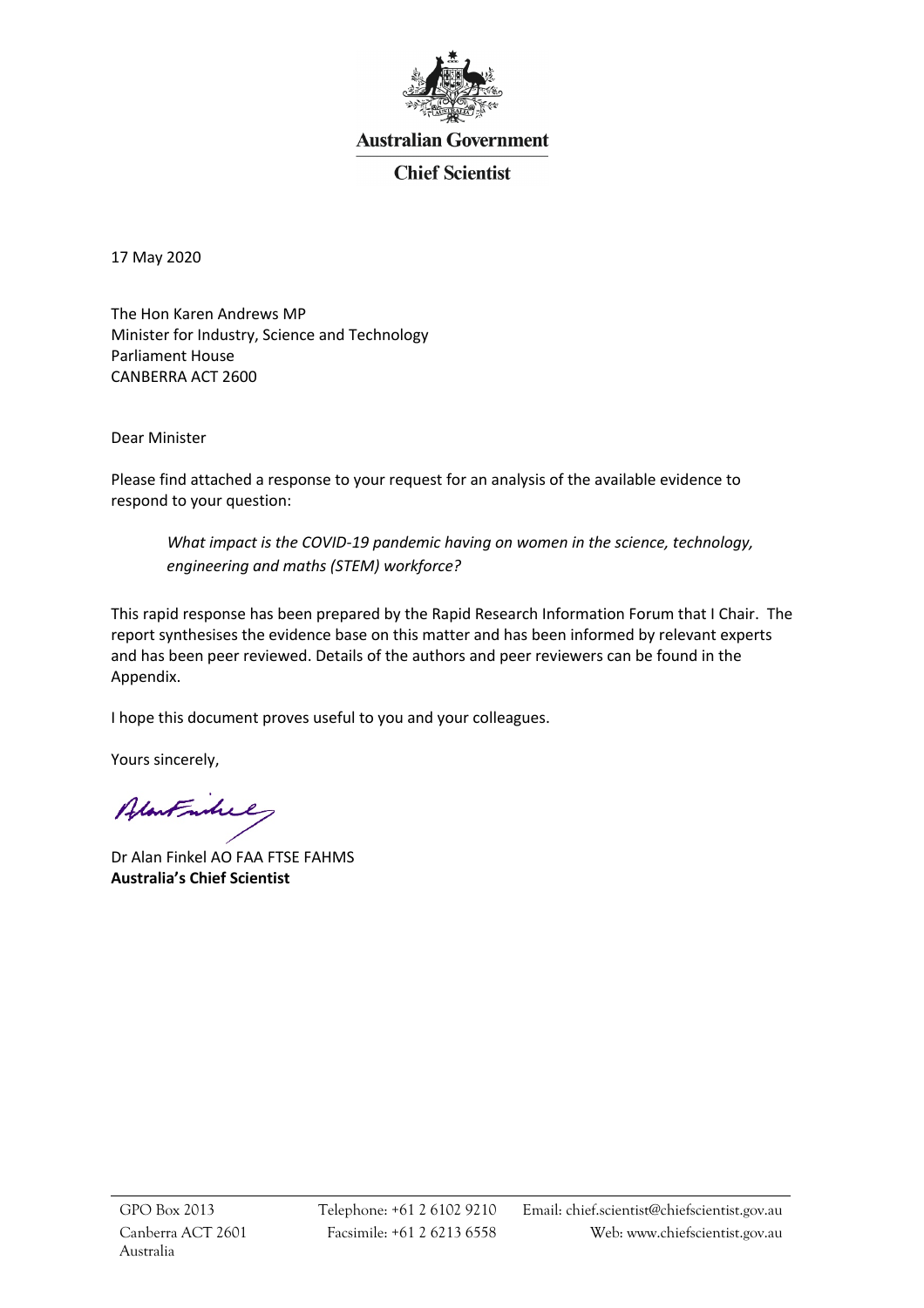## *17 May 2020*

**This rapid research information brief responds to the question: What impact is the COVID-19 pandemic having on women in the science, technology, engineering and maths (STEM) workforce?**

- Women are a minority in STEM professions. Based on disparities in the distribution of domestic workloads and reduced career opportunities compared to men, this pandemic is expected to disproportionately hinder women's STEM careers.
- Early evidence on the impact of the epidemic suggests women face disproportionate increases in caring responsibilities and disruptions to working hours, job security and paid work capacity. This is most acute for those with children under 12.
- Job insecurity is emerging as an even more troubling issue for women in STEM than for men. High proportions of women employed in short-term contract and casual jobs are likely to be threatened by cuts to research and teaching jobs.
- Women from diverse backgrounds face additional barriers to entry, retention and progression in the STEM workforce. Anticipated COVID-related funding cuts to equity programs would set back gains in STEM workforce diversity.
- Evidence demonstrates the benefits of diverse research workforces and the risks of homogenous research workforces, highlighting the need to hold gains made by women in STEM in recent years.
- Hard-won gains by women in STEM are especially at risk. This risk will be even greater if STEM employers do not closely monitor and mitigate the gender impact of their decisions.

Evidence is still being gathered on the effects of the COVID-19 pandemic on women in the STEM workforce. There are early signs it will result in greater disadvantage for women than men in this sector.

The pandemic has shut down research facilities, laboratories, and other STEM workplaces – profoundly disrupting work patterns for researchers and practitioners in STEM. Further, parents of young children have been juggling STEM jobs from home while supervising education and care. The disruption is likely to be more severe for women than men, given their greater share of caring responsibilities and domestic work. The pandemic appears to be compounding pre-existing gender disparity; women are under-represented across the STEM workforce, and weighted in roles that are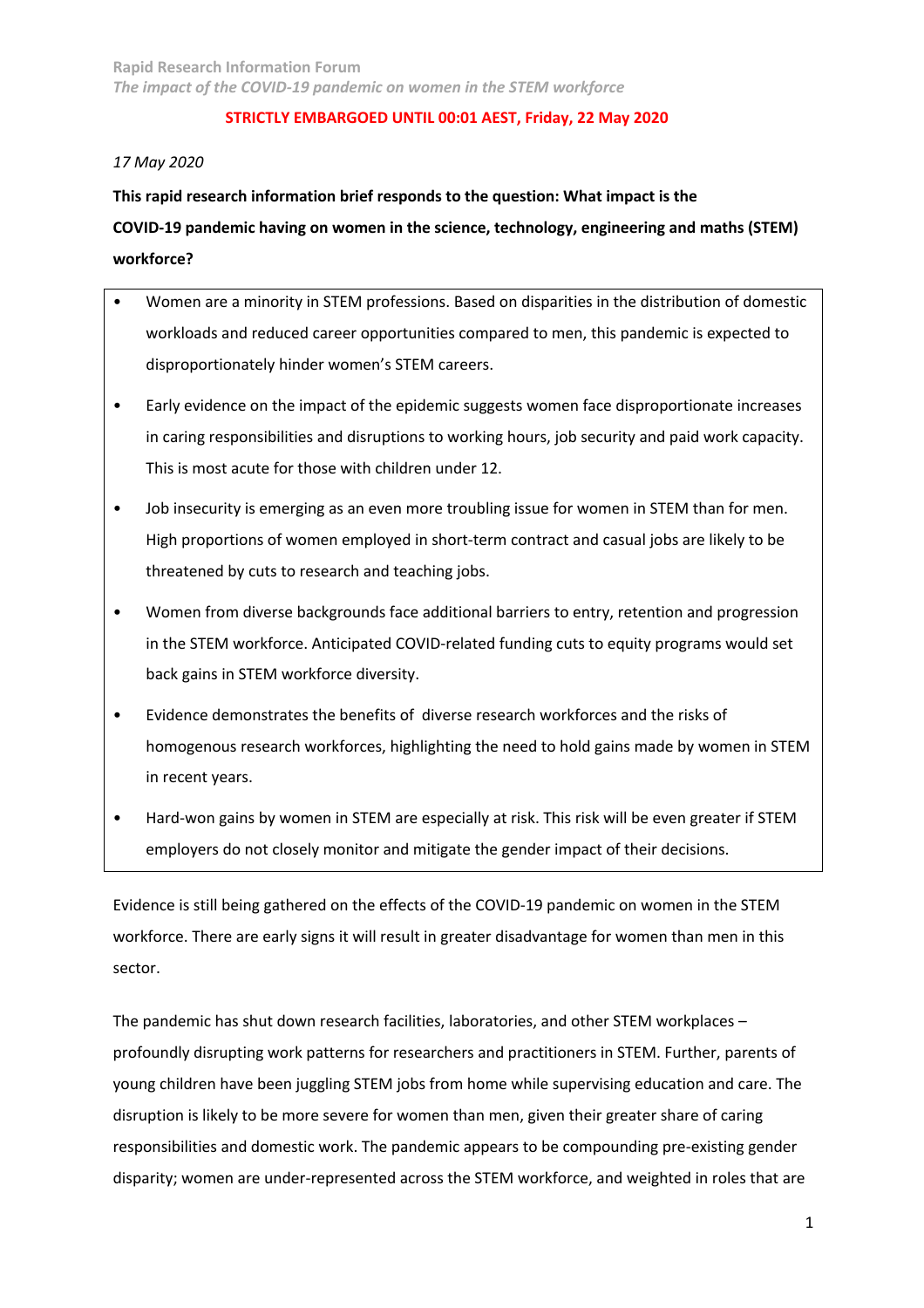typically less senior and less secure.<sup>1</sup> Job loss at a greater rate than for men is now an immediate threat for many women in Australia's STEM workforce, potentially reversing equity gains of recent years.

# Pre-COVID context

In 2016, women comprised 29% of the labour force that had a university STEM qualification (and 8% of the labour force that had a VET STEM qualification).<sup>1</sup> There were around 7,500 women employed in STEM research fields in Australia in 2017, compared to around 18,400 men.<sup>2</sup> In the university workforce, women hold 47% of the casual jobs, and based on limited available data, a greater proportion of women than men are on fixed term contracts. <sup>3</sup> Only 12% of academics at the professorial level are women, highlighting the promotion barriers and potential bias outlined in the Women in STEM Decadal Plan, with very small increases in biology, medical and environmental science in recent years. $2,4$  In the private sector, women represent one in four STEM-qualified professionals (27%).<sup>2</sup>

Pre-COVID, women were also under-represented in career-accelerating **research grants** funded by the Australian Government. In 2019, fewer than one in four applications for Australian Research Council STEM project grants were led by women (24%), while women represented 26% of funded lead investigators.<sup>2</sup> In 2018, fewer than one in three applications for National Health and Medical Research Council grants were led by women (28%), with women comprising one in four funded lead investigators (25%). 2

# COVID-19 workforce impact

Across the Australian economy, COVID-related **job losses** have been profound – between 650,000 and 700,000 jobs were lost between February and April 2020.<sup>5</sup> Australia's professional, scientific and technical services industry recorded job losses of 5.6% from mid-March to mid-April 2020, with women hardest hit; jobs in this field were down 6.3% for women and 4.8% for men.<sup>6</sup> Research sector STEM jobs are at ongoing risk because of income losses to universities and the flow-on effect to collaborating institutions.<sup>7</sup> With casual and short-term contract jobs likely to be the first to go, women are at particular risk – with women 1.5 times more likely to be in insecure jobs in the overall university workforce. 8,9 **Vulnerability to job losses** will vary from discipline to discipline. In mathematics, 64% of all women in academic positions are in casual jobs.<sup>10</sup> Casual and fixed-term positions are the least secure, yet employ the most women. This precariousness of women's relative position in the STEM labour market is likely to be exacerbated by the pandemic.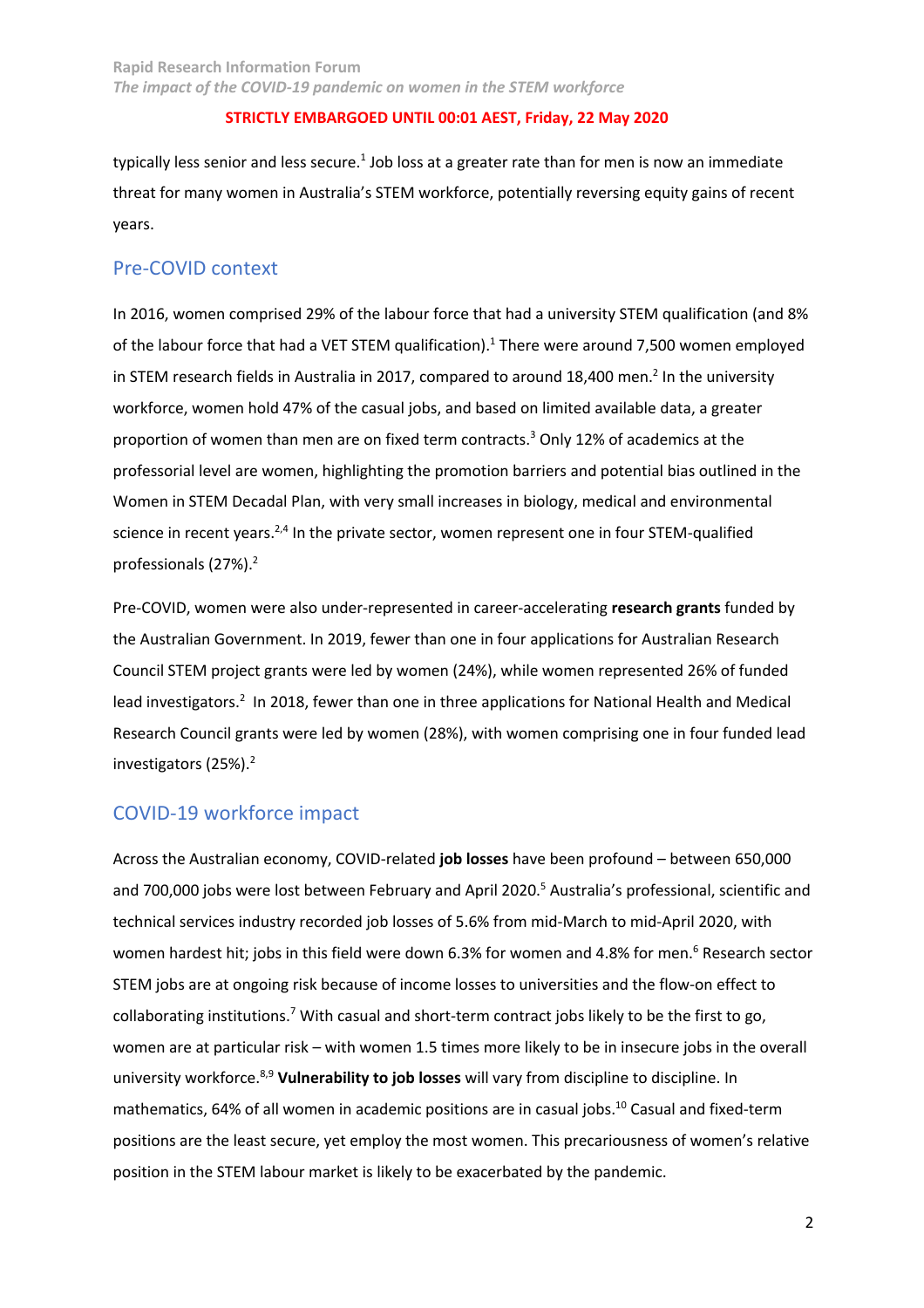**Rapid Research Information Forum**  *The impact of the COVID-19 pandemic on women in the STEM workforce*

#### **STRICTLY EMBARGOED UNTIL 00:01 AEST, Friday, 22 May 2020**

Across the whole Australian labour force, paid work has fallen from around 35 to 31 hours per week on average since the hundredth diagnosed case of COVID-19 in Australia.<sup>5</sup> Women's average paid working hours fell by 4.43 hours a week – while men's fell by 3.70 hours – and people from non-English speaking backgrounds lost 5.82 hours.<sup>5</sup>

Prior to COVID-19, women in heterosexual relationships shouldered a larger proportion than men of domestic duties and caring responsibilities for elders and young children (Table 1).<sup>11,12</sup>

**Table 1: Time spent on domestic activities and childcare by gender: Australian Bureau of**  Statistics<sup>13</sup>

| ABS Time Use Data - 25-34 years            |                        |                        |  |  |  |
|--------------------------------------------|------------------------|------------------------|--|--|--|
|                                            | Female                 | Male                   |  |  |  |
| Time in paid work                          | 22 hours / week        | 44 hours / week        |  |  |  |
| Domestic duties and caring activities      | 21 hours / week        | 10 hour 30 mins / week |  |  |  |
| Breakdown of childcare as primary activity |                        |                        |  |  |  |
| Age range: 0-4 years                       | 30 hours / week        | 11 hours / week        |  |  |  |
| Age range: 5-11 years                      | 4 hours 15 mins / week | 2 hours 38 mins / week |  |  |  |
| Age range: 12-14 years                     | 1 hour 15 mins / week  | 1 hour / week          |  |  |  |

Research in the United States shows the COVID-19 stay-at-home measures have led to an increase in the hours of unpaid care work done by mothers compared to fathers, even where both parents work full-time.<sup>14</sup>

While COVID-19 work-from-home policies apply to men and women equally, anecdotal reports observe that women – typically those with children – bear the major burden of **home-schooling supervision, meal preparation and more general housework**, while also managing their paid workload.15

Research leaders in Australia and New Zealand observed that women led the early adaptation of university teaching to online, compounding pre-existing gender disparities in research and teaching roles.16–22 Women in the academic STEM workforce have previously faced **a disproportionate increase in workload to develop materials for online teaching** and taken on extra teaching to cover the loss of casual staff.<sup>16</sup>

Women also perform a greater proportion than men of service roles in academic STEM, including pastoral care and mentoring, which could be expected to increase in times of stress.<sup>23-25</sup>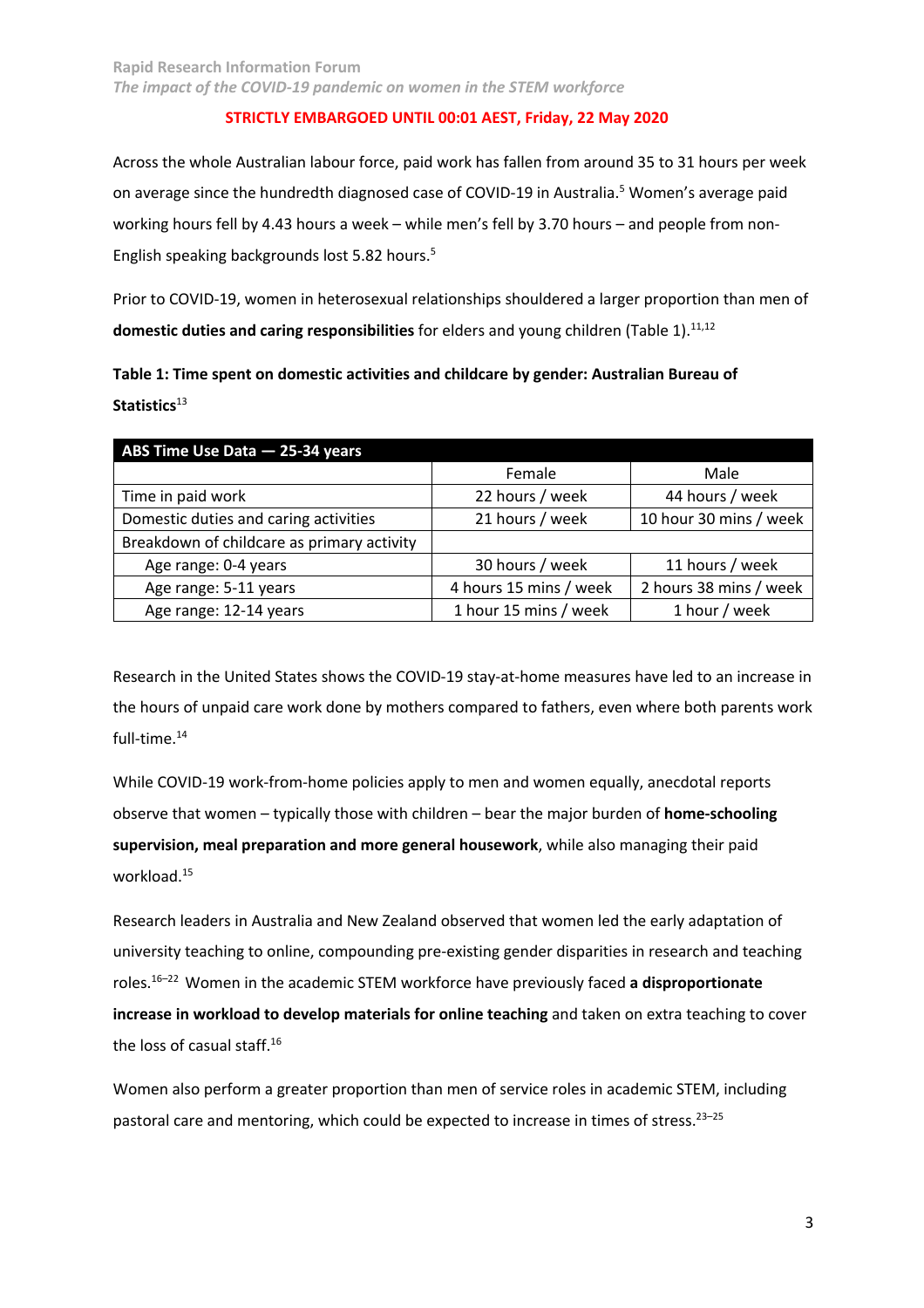The pandemic has rendered women less likely than men to attend some STEM workplaces (and therefore more likely to be working from home), such as the major university STEMM (STEM plus medicine) faculties represented in Table 2.<sup>26</sup> On the other hand, CSIRO found a generally closer proportion of men and women working from home, at the workplace, or at both locations (Table  $3)$ .<sup>27</sup>

# **Table 2: Female and male staff visiting campus in a two month COVID-19 period by STEMM faculty, n = 674**<sup>26</sup>

16% of female staff visited campus across three STEMM faculties, compared to 28% of males.

In the Faculty of Science, 23% of female staff visited the faculty, compared to 30% of males.

In the Faculty of Medicine, 10% of female staff visited the faculty, compared to 15% of males.

In the Faculty of Engineering, 23% of female staff visited the faculty, compared to 34% of males.

| Table 3: STEMM employees' working locations by gender (20-27 April) – CSIRO, n = 1079 $^{27}$ |  |  |
|-----------------------------------------------------------------------------------------------|--|--|
|                                                                                               |  |  |

| STEMM employees working locations by gender – national research organisation |        |      |  |  |  |
|------------------------------------------------------------------------------|--------|------|--|--|--|
|                                                                              | Female | Male |  |  |  |
| Normal work site                                                             | 9%     | 11%  |  |  |  |
| Part work / part home                                                        | 30.5%  | 25%  |  |  |  |
| Fully from home                                                              | 60.5%  | 64%  |  |  |  |

# Academic output

Prior to COVID-19, women and men conducting academic research in STEM produced comparable numbers of research publications per working year (although women published fewer papers over their entire careers due to career disruptions).28 Early evidence suggests women's **submission rates may have declined** during the pandemic while men's submission rates have increased – reflecting similar trends when men take paid parental leave.<sup>29-31</sup> More data is expected in the near future. As the number and quality of peer-reviewed papers a researcher publishes are factors in awarding research funding and academic promotion, a reduction in the quality or quantity of women's research publications is likely to harm job and funding prospects now and for years to come. Statistics for 2020 grant applications are not yet available in Australia.

In **international trends**, early evidence from New Zealand suggests mothers in STEM have missed funding application deadlines and postponed manuscripts, sabbaticals and fellowships during COVID-19.17–22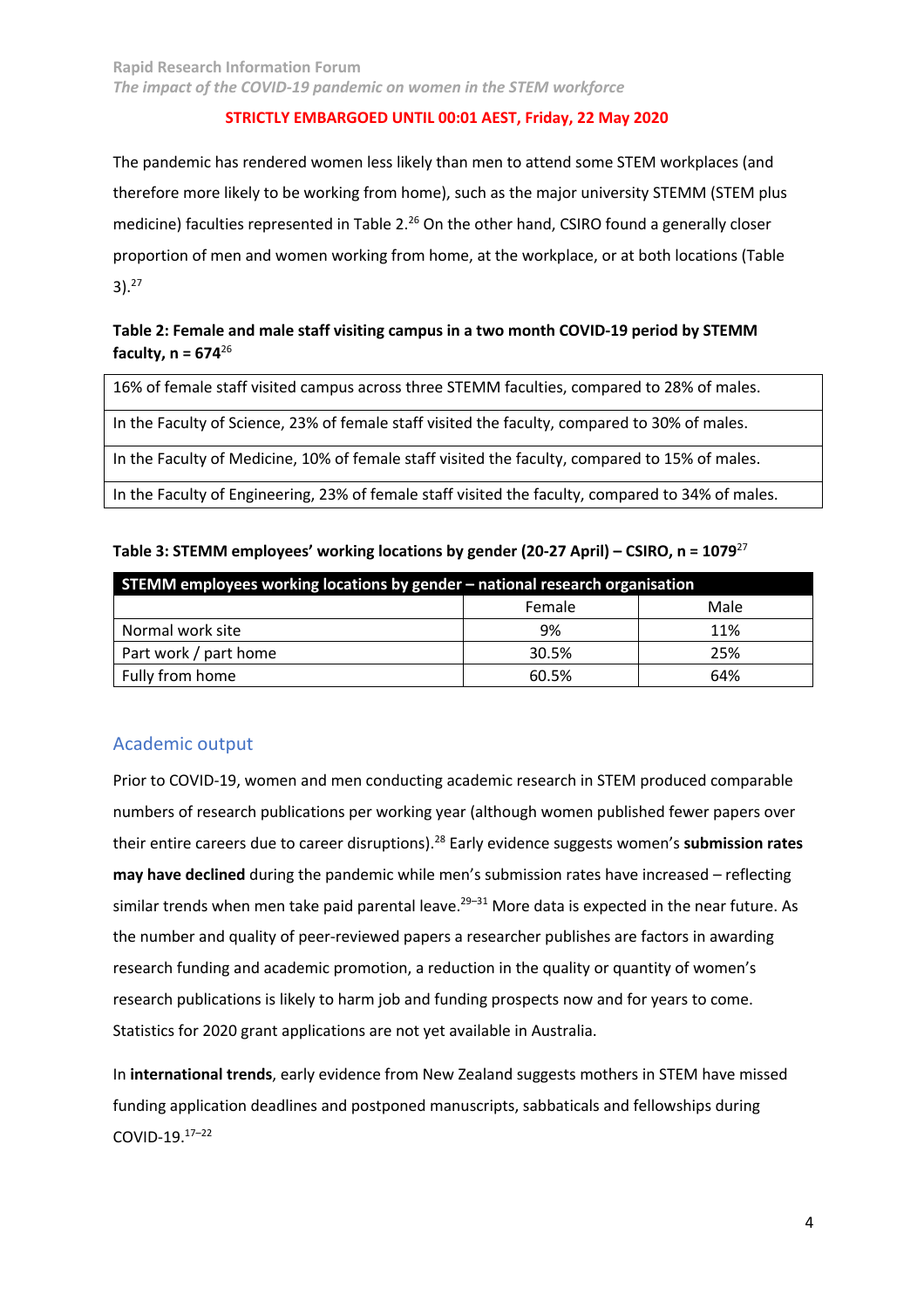**Wellbeing** is also being affected. While anxiety across the Australian population has risen, ABS data show a greater rise for women than men.<sup>32</sup>

A staff survey at CSIRO in April 2020 found that among staff aged under 25, one in two women reported some or moderate feelings of being anxious or worried, compared to one in three men.<sup>27</sup> For 25-44 year olds, two in five felt anxious or worried – with broadly similar results for men and women.<sup>27</sup> An ANSTO staff survey found pandemic-related factors outside 'work arrangements' had a greater negative impact on women than men. $33$  This may be linked to women's greater carer responsibilities.13





Women are significantly more likely than men to experience violence in their own home.<sup>34</sup> Early statistics indicate **domestic violence rates** have risen during the COVID-19 shut-down.35 In the week 27 March to 2 April 2020, crisis services noted client numbers rose significantly, client needs were more complex, and violence more severe.<sup>35</sup> People subjected to domestic violence have poorer mental health and are much less likely to be able to hold down a job or progress in a career.<sup>36</sup>

For **tech entrepreneurs and startups**, 2019 research found no female-founder CEO in the survey had raised more than \$3 million, yet male-founded startups had raised up to \$50 million.<sup>37,38</sup> Women's extra COVID-related domestic burden is likely to exacerbate the challenges for women seeking to raise capital. The new Australian Government initiative, Boosting Female Founders, may help alleviate some of these challenges.<sup>39</sup>

Currently, there is insufficient research to conclude whether women in STEM from culturally and linguistically **diverse backgrounds**, Aboriginal and Torres Strait Islander women, women with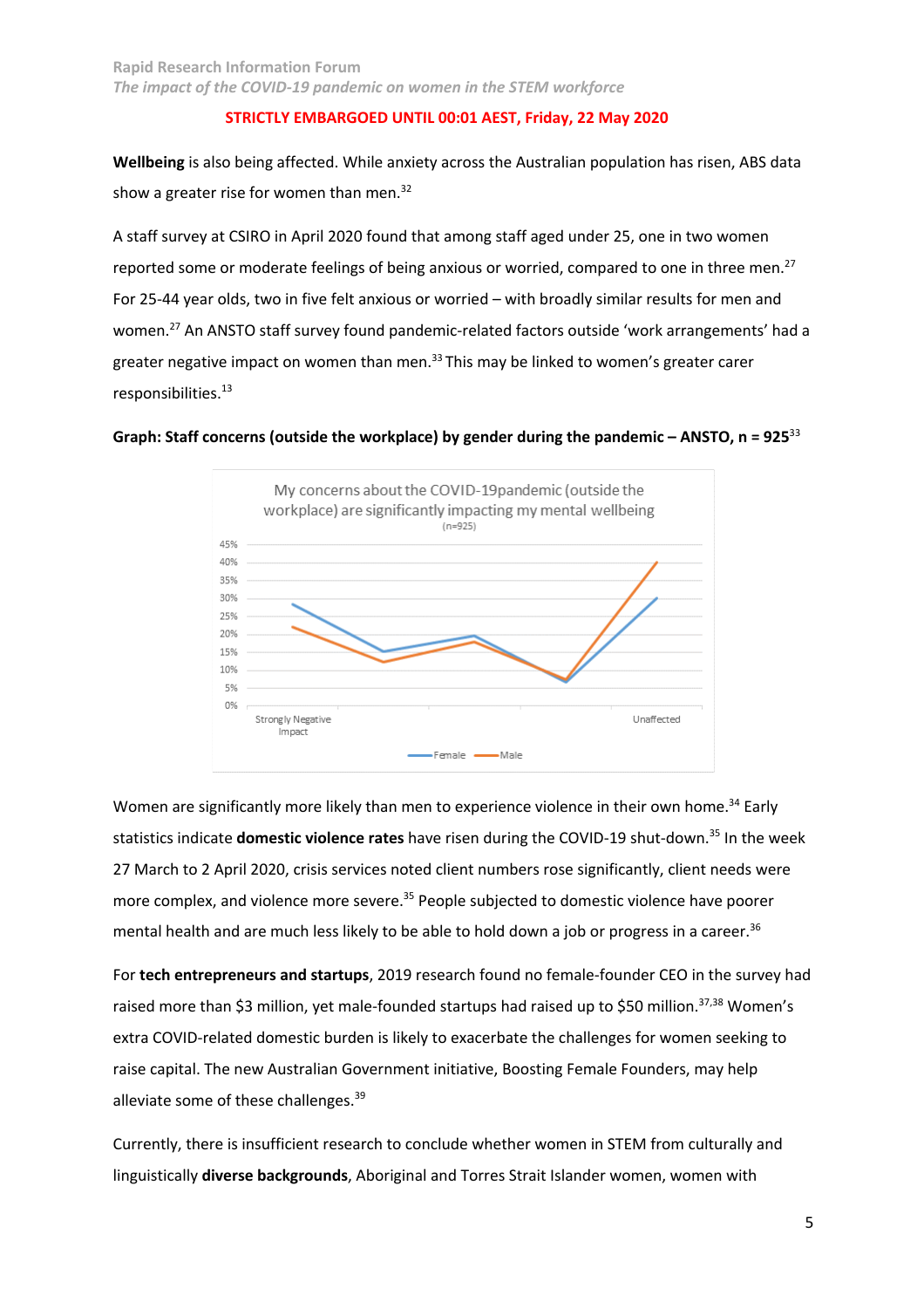disability, and women who identify as LGBTIQA+ – who faced pre-COVID additional barriers to entry, retention and progression – have experienced further specific challenges as a result of the pandemic.

Indigenous people are less likely to be employed in professional, scientific and technical services than non-Indigenous people (2% compared to 7%), and early analysis suggests the pandemic risks exacerbating longstanding inequities for Indigenous Australians.<sup>40,41</sup>

# Post COVID-19 implications

Given the compounding effect of **career breaks and gender-based discrimination** on career progression, it is reasonable to assume the pandemic is likely to have more long-term negative implications for women in STEM than men. This is also the conclusion of a major US and German study which finds the effects on women are disproportionate to men and are "likely to outlast the actual epidemic".42

Much work has been done in recent years to redress the gender imbalance in STEM, but the Science in Australia Gender Equity (SAGE) program reports there is a danger this work may slow down or, according to some institutions, begin to reverse.<sup>43</sup> As SAGE requires participating institutions to collect data on workforce indigeneity and intersectionality more broadly, and to design programs that apply intersectional approaches, any COVID-related cuts to institutional SAGE programs would also set back broader gains in STEM workforce diversity.

The 2019 Women in STEM Decadal Plan outlines a path to achieve gender equity by 2030, including detailed strategic recommendations. While the pandemic may present an additional obstacle, its recommendations remain highly relevant.

Mounting evidence demonstrates the benefits of diverse research workforces and the risks of homogeneous research workforces – including examples of technology and treatments designed for male users or patients that do not work as well for women.<sup>44,45</sup> Long-term implications of the COVID-19 pandemic for the Australian research workforce as a whole are serious, as clearly defined in a previous RRIF paper.7 Current and future **women in STEM are particularly at risk** if important advances of recent years wind back.<sup>46</sup> This potential danger will grow if STEM employers do not closely monitor and mitigate the gender impact of their decisions.

# An important note on available COVID-19 research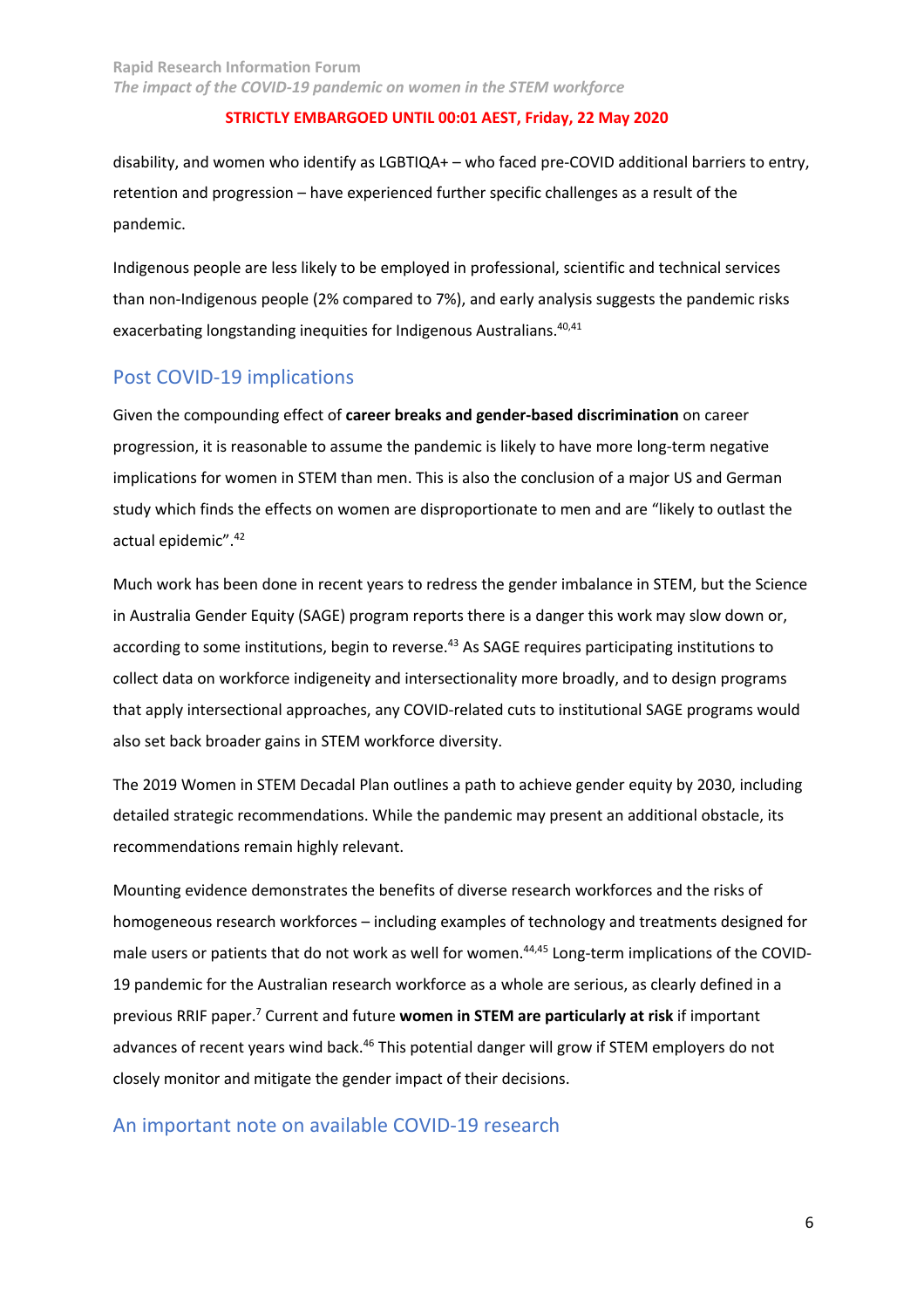The rapidly changing picture and the relatively short timeframe of the outbreak mean conclusions drawn in early research need to be interpreted with caution. Pre-prints are marked with a § in the reference list. This brief is accurate at the time of writing and may become out of date at a later time of reading. Science & Technology Australia and the Australian Academy of Technology and Engineering invite readers to seek subsequent updates.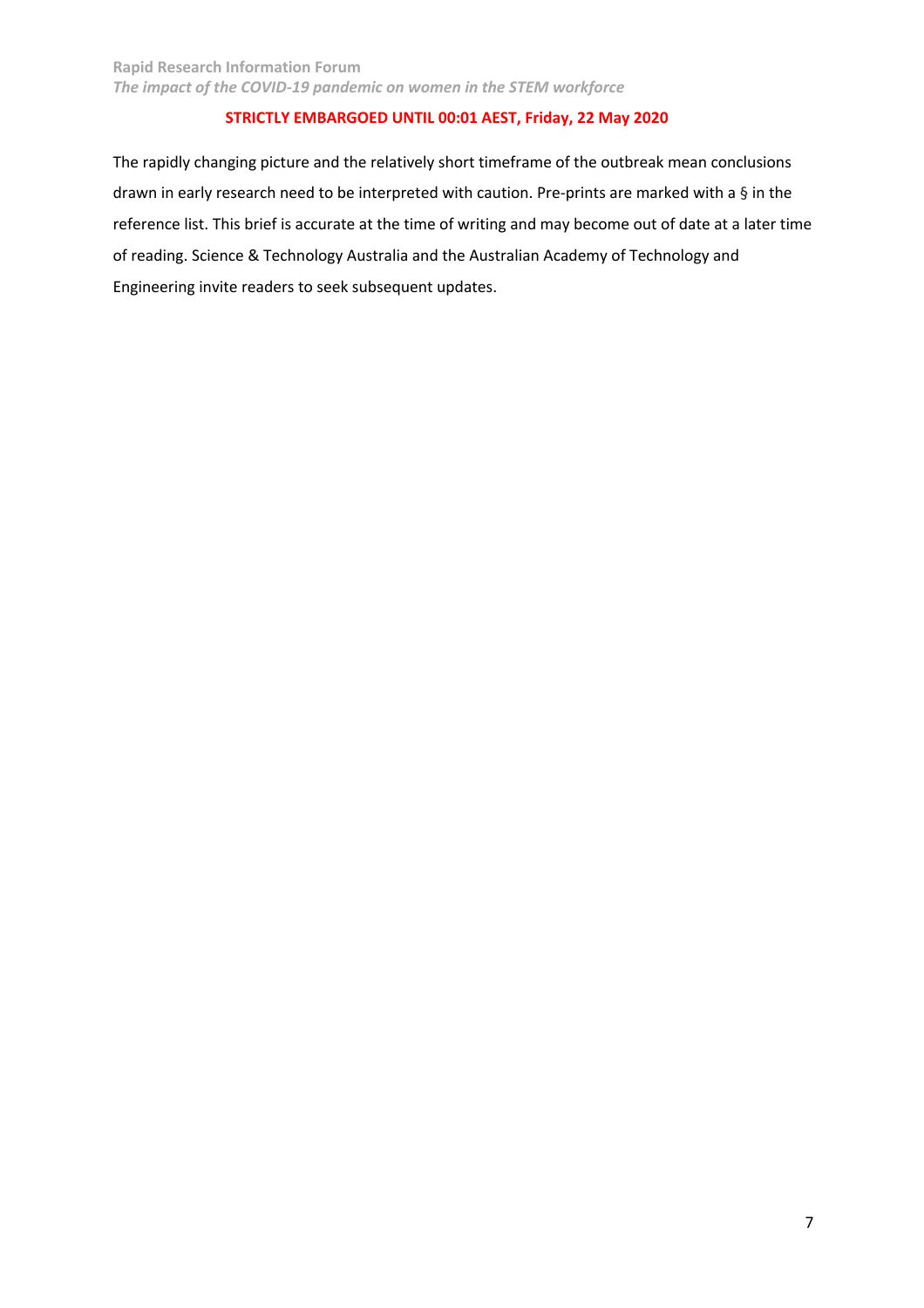# APPENDIX

#### **Contributing authors and peer reviewers of this rapid research report**

Lead author

Professor Emma Johnston AO FTSE, UNSW Sydney

#### Contributing authors

Professor Adrian Barnett, Statistical Society of Australia

Professor Madhu Bhaskaran, Node Director and Chief Investigator, ARC Centre of Excellence for Transformative Meta-Optical Systems

Lyndelle Broadfoot CPHR GAICD, Executive Manager Human Resources, Environment, Energy and Resources, CSIRO

Dr Gunilla Burrows FTSE, Gender Matters

Dr Kathryn Evans, Country Manager, Australia & New Zealand, BioMarin Pharmaceutical Australia

Dr Cathy Foley FTSE, Chief Scientist, CSIRO

Associate Professor Nicola Gaston, Department of Physics, University of Auckland; Co-Director, MacDiarmid Institute for Advanced Materials and Nanotechnology

Professor Justin Gooding FAA FTSE, Faculty of Science, UNSW

Kate Hannah, Deputy Director, Equity and Diversity Te Pūnaha Matatini, University of Auckland

Professor Lisa Harvey-Smith, Australian Government Women in STEM Ambassador

Professor Elanor Huntington, Dean, ANU College of Engineering and Computer Science, Australian National University

Isabelle Kingsley, Office of Women in STEM Ambassador

Professor Jane Latimer FAA, Deputy Director, Institute for Musculoskeletal Health Faculty of Medicine and Health, University of Sydney; Director, Strategy and Engagement, Elizabeth Broderick & Co.

Professor Angela Morgan, NHMRC Practitioner Fellow, Speech and Language group leader, Murdoch Children's Research Institute; Professor of Speech Pathology, University of Melbourne

Associate Professor Miranda Mortlock, Queensland University of Technology; President, Statistical Society of Australia (Qld)

Dr Adi Paterson, Chief Executive Officer, Australian Nuclear Science and Technology Organisation

Professor Jessica S. Purcell, Chair, Women in Mathematics Special Interest Group, Australian Mathematical Society

Lauren Sullivan, Office of Women in STEM Ambassador

Dr Mingzhu Sun, University of Queensland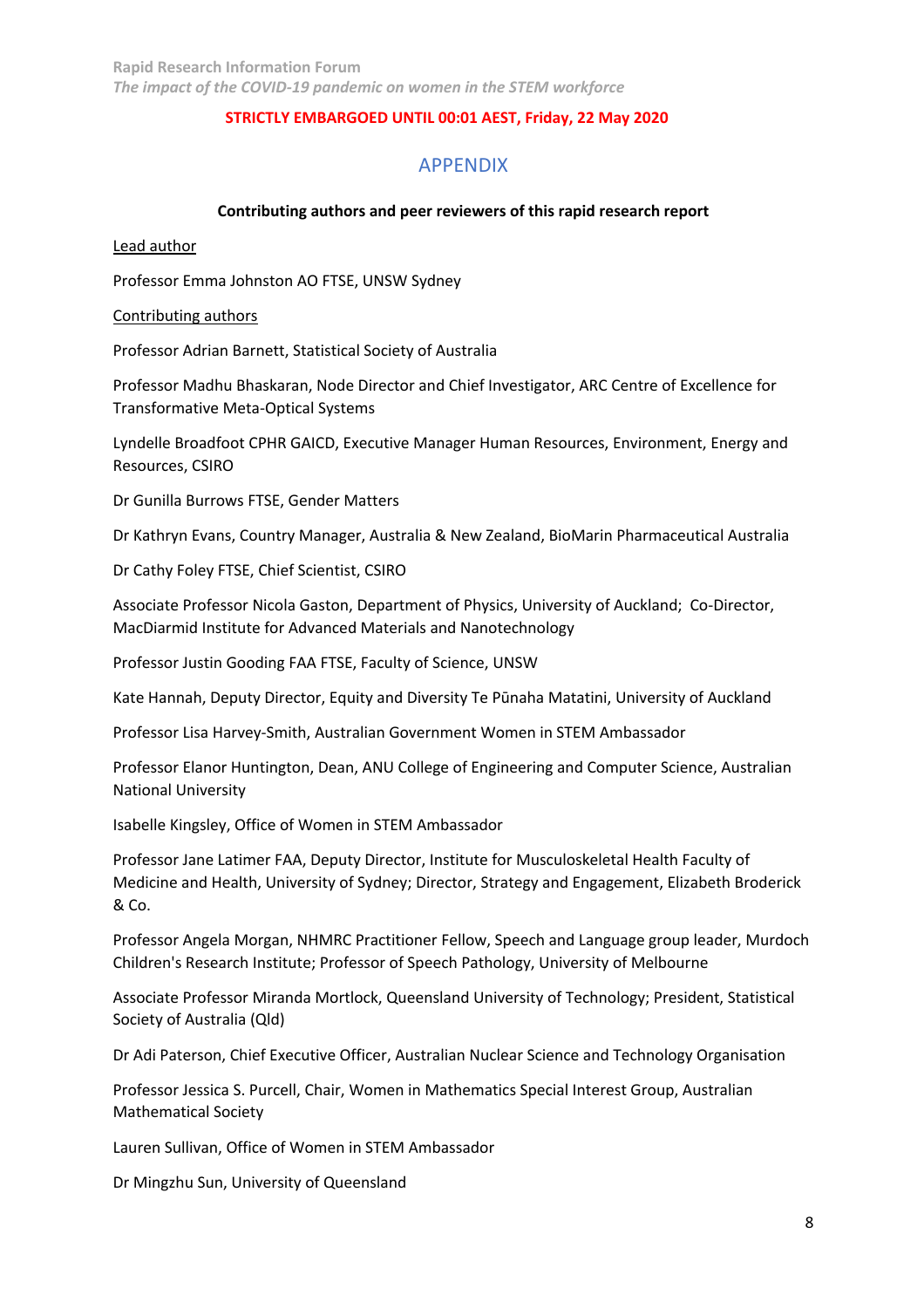Dr Peter H Thrall, Deputy Director, Organisational Development, CSIRO Agriculture and Food

Dr Mark Toner AM FTSE FIEAust FAICD, Gender Matters

#### Peer reviewers

Professor Jodie Bradby, President, Australian Institute of Physics

Dr Anna Calkin, Baker Heart and Diabetes Institute

Professor Susan Coppersmith, Head of School of Physics, UNSW

Marina Costelloe, Director Onshore Seismic and MT, Geoscience Australia; Director, Science & Technology Australia

Ms Michelle Durant, Managing Director, Australian Institute of Nuclear Science and Engineering

Professor Jock Findlay AO FSRB FSSR (USA) FAHMS

Professor Lisa Kewley FAA, Director, ARC Centre for Excellence in All-Sky Astrophysics in 3D

Professor Peter Koopman FAA, University of Queensland; Founding Chair Australian Academy of Science Equity and Diversity Reference Group

Professor Dr Marcia Langton AM FASSA, Foundation Chair of Indigenous Studies, University of Melbourne

Professor Vaughan G Macefield, Baker Heart and Diabetes Institute

Professor Caroline McMillen FTSE, Chief Scientist, South Australia

Casey Millward, BBus (USQ), MMgt (ANU), MPhil Public Policy (University of Cambridge), Director of Research, Indigenous Culture and Heritage, Australian Institute of Aboriginal and Torres Strait Islander Studies (AIATSIS)

Professor Iona Novak, Head of Research, Cerebral Palsy Alliance, Brain Mind Centre, University of Sydney

Professor Ingrid Scheffer AO FRACP FAA FRS PresAHMS, President, Australian Academy of Health and Medical Sciences

Dr Georgina Such, Associate Dean Diversity and Inclusion, Faculty of Science, University of Melbourne

# Acknowledgements

The production of this rapid research report was supported by Peter Derbyshire and Misha Schubert of Science & Technology Australia, and Alix Ziebell, Elizabeth Geddes and Kylie Walker of the Australian Academy of Technology and Engineering. Edited by Dr Elizabeth Finkel AM and Robyn Diamond.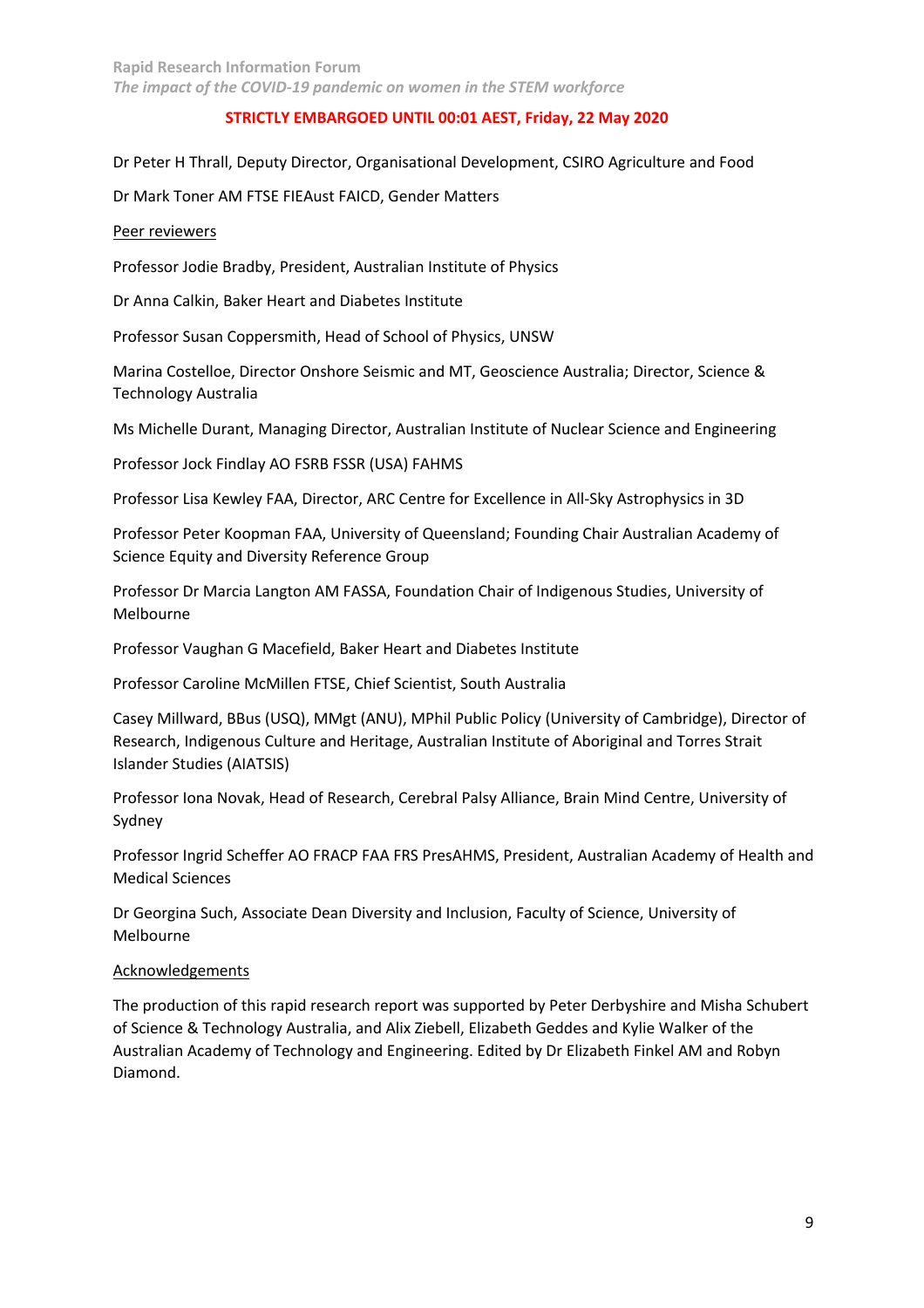# References

- 1. Office of the Chief Scientist. *Australia's STEM workforce* (unpublished, 2020).
- 2. Australian Government. ARC data sourced from the ARC, NHMRC data sourced from the STEM Equity Monitor. *Department of Industry, Science, Energy and Resources* https://www.industry.gov.au/data-and-publications/stem-equity-monitor.
- 3. Australian Government. Selected higher education statistics 2018 staff data. *Department of Education, Skills and Employment* https://www.education.gov.au/selected-higher-education-statistics-2018-staff-data (2018).
- 4. Australian Academy of Science. *Women in STEM Decadal Plan*. www.science.org.au/womeninSTEMplan (2019).
- 5. Biddle, N., Edwards, B., Gray, M. & Sollis, K. Hardship, distress, and resilience: The initial impacts of COVID-19 in Australia. *Cent. Soc. Res. Methods* III, IV (2020) doi:10.26193/HLMZNW.
- 6. Australian Bureau of Statistics. 6160.0.55.001 Weekly payroll jobs and wages in Australia, week ending 18 April 2020. *ABS* (2020).
- 7. Larkins, F. *et al. What impact is the pandemic having and likely to have on Australia's research workforce and its capability to support our recovery efforts*. https://www.science.org.au/covid19/research-workforce (2020).
- 8. Universities Australia. Investment in university research an investment in COVID-19 recovery. (2020).
- 9. Scholarship in Teaching. Using workplace gender equality agency statistics for universities. https://scholarlyteaching.net/wgea-stats-for-universities/.
- 10. Australian Mathematical Sciences Institute. *AMSI survey 2015 final results*. https://amsi.org.au/?publications=amsi-survey-2015-final-results (2016).
- 11. Wilkins, R. *The household, income and labour dynamics in Australia survey: Selected findings from Waves 1 to 14*. https://melbourneinstitute.unimelb.edu.au/\_\_data/assets/pdf\_file/0007/2155507/hi lda-statreport-2016.pdf (2016).
- 12. Australian Bureau of Statistics. *4430.0 - Disability, ageing and carers, Australia: Summary of findings, 2018*. https://www.abs.gov.au/ausstats/abs@.nsf/mf/4153.0 (2019).
- 13. Australian Bureau of Statistics. 4153.0 How Australians use their time, 2006. *ABS* (2006).
- 14. Alon, T., Doepke, M., Olmstead-Ramsey, J. & Tertilt, M. The impact of the coronavirus pandemic on gender equality. *VOX CEPR Policy Portal* https://voxeu.org/article/impact-coronavirus-pandemic-gender-equality (Accessed 15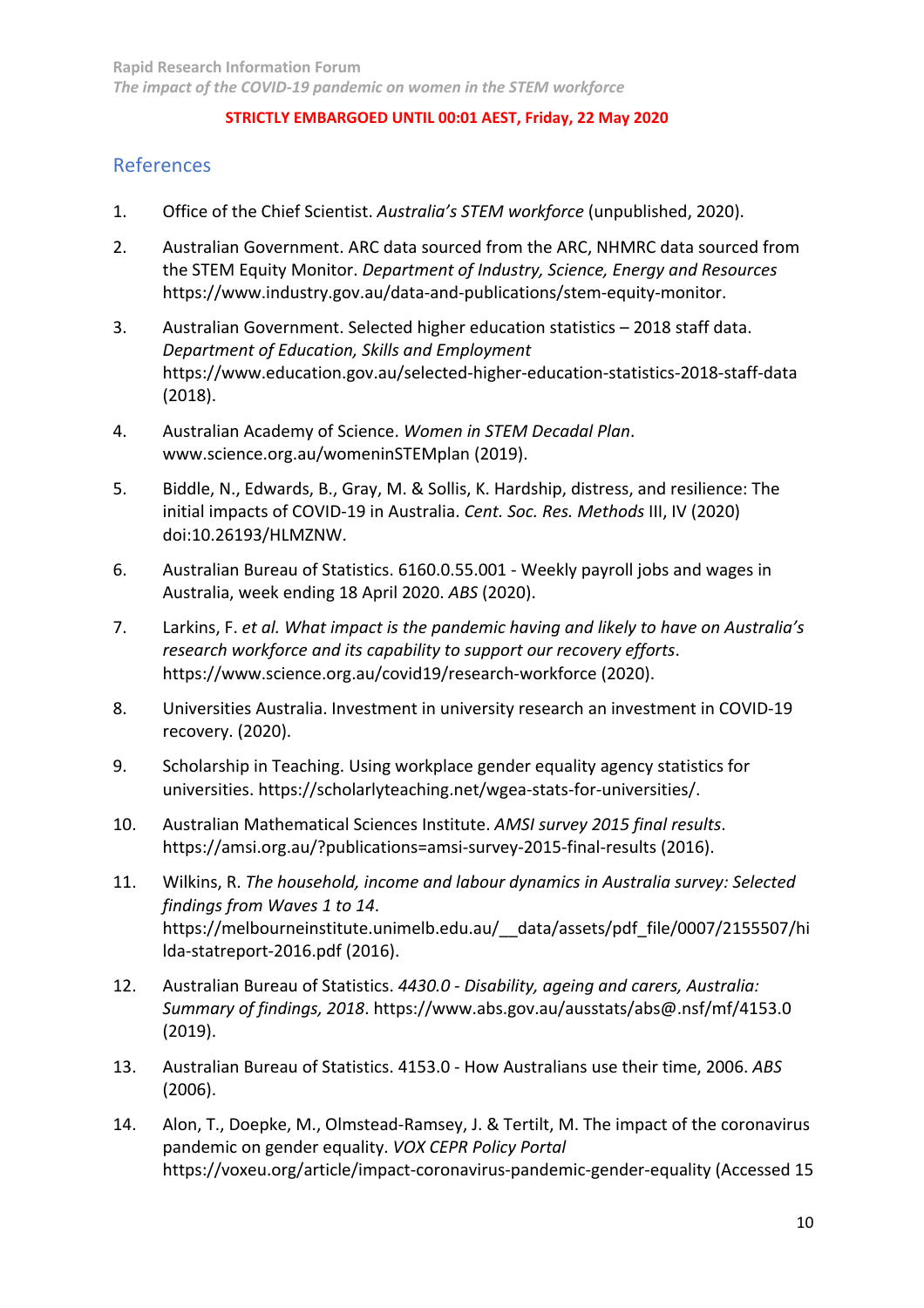May 2020).

- 15. O'Connell, C., McKinnon, M. & LaBouff, J. One size does not fit all: Gender implications for the design of outcomes, evaluation and assessment of science communication programs. *J. Sci. Commun.* **19**, (2020).
- 16. Marchant, T. & Wallace, M. Sixteen years of change for Australian female academics: Progress or segmentation? *Aust. Univ. Rev.* (2013).
- 17. Gaston, N. *Why science is sexist*. (Bridget Williams Books, 2015). doi:10.7810/9780908321650.
- 18. Government of New Zealand. Diversity in science. *Ministry of Business, Innovation & Employment* https://www.mbie.govt.nz/science-and-technology/science-andinnovation/agencies-policies-and-budget-initiatives/diversity-in-science/.
- 19. Brower, A. & James, A. Research performance and age explain less than half of the gender pay gap in New Zealand universities. *PLoS One* **15**, e0226392 (2020).
- 20. McAllister, T. G., Kidman, J., Rowley, O. & Theodore, R. F. Why isn't my professor maori? A snapshot of the academic workforce in New Zealand universities. *MAI J.* **8**, 235–249 (2019).
- 21. Naepi, S. Why isn't my professor pasifika? A snapshot of the academic workforce in New Zealand universities. *MAI J.* **8**, 219–234 (2019).
- 22. Uhlmann, E. L. & Cohen, G. L. Constructed criteria: Redefining merit to justify discrimination. *Psychol. Sci.* **16**, 474–480 (2005).
- 23. Ashencaen Crabtree, S. & Shiel, C. "Playing mother": Channeled careers and the construction of gender in academia. *SAGE Open* **9**, (2019).
- 24. Barrett, L. & Barrett, P. Women and academic workloads: Career slow lane or Cul-de-Sac? *High. Educ.* **61**, 141–155 (2011).
- 25. Guarino, C. M. & Borden, V. M. H. Faculty service loads and gender: Are women taking care of the academic family? *Res. High. Educ.* **58**, 672–694 (2017).
- 26. Data provided in confidence by a major Australian university, solely for the purpose of this paper (Accessed 15 May 2020).
- 27. CSIRO Staff Survey 2020. Ethics approval for the release of this data was obtained for this reporting purpose and not for use more broadly in research (Accessed 15 May 2020)
- 28. Huang, J., Gates, A. J., Sinatra, R. & Barabási, A. L. Historical comparison of gender inequality in scientific careers across countries and disciplines. *Proc. Natl. Acad. Sci. U. S. A.* **117**, 4609–4616 (2020).
- 29. Kitchener, C. Women academics submitting fewer papers to journals during coronavirus. *The Lily* https://www.thelily.com/women-academics-seem-to-besubmitting-fewer-papers-during-coronavirus-never-seen-anything-like-it-says-one-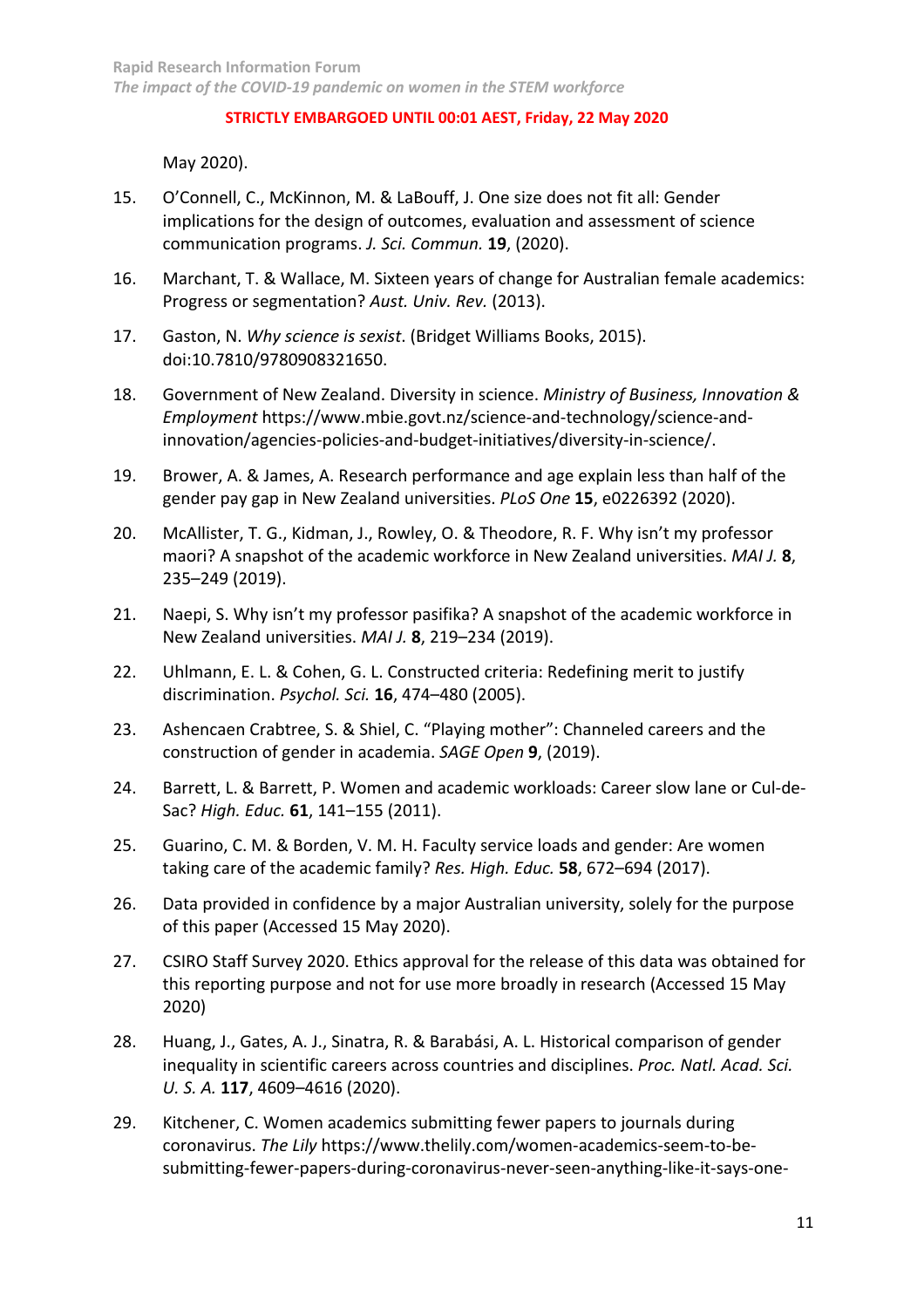editor/ (2020).

- 30. Flaherty, C. No room of one's own: Early journal submission data suggest COVID-19 is tanking women's research productivity. *Inside Higher Ed* https://www.insidehighered.com/news/2020/04/21/early-journal-submission-datasuggest-covid-19-tanking-womens-research-productivity (2020).
- 31. Antecol, H., Bedard, K. & Stearns, J. *Equal but inequitable: Who benefits from genderneutral tenure clock stopping policies?* https://www.aeaweb.org/articles?id=10.1257/aer.20160613 (2016).
- 32. Australian Bureau of Statistics. 4940.0 Household impacts of COVID-19 survey, 1-6 Apr 2020. *ABS* https://www.abs.gov.au/ausstats/abs@.nsf/Lookup/4940.0main+features11-6 Apr 2020 (2020).
- 33. ANSTO Staff Survey, Analysis, Bartley, J. (Accessed 15 May 2020)
- 34. Australian Government. Family, domestic and sexual violence in Australia, 2018. *Australian Institute of Health and Welfare* https://www.aihw.gov.au/reports/domestic-violence/family-domestic-sexualviolence-in-australia-2018/contents/table-of-contents (2018).
- 35. Women's Safety NSW. New domestic violence survey shows impact of COVID-19 on the rise. *Women's Safety NSW* https://www.womenssafetynsw.org.au/impact/article/new-domestic-violencesurvey-shows-impact-of-covid-19-on-the-rise/ (2020).
- 36. Australian Government. Family violence and employment. *Australian Law Reform Commission* https://www.alrc.gov.au/publication/family-violence-andcommonwealth-laws-improving-legal-frameworks-alrc-report-117/15-employmentlaw-overarching-issues-and-a-national-approach/family-violence-and-employment-3/ (2018).
- 37. Sochan, A. Startup salary guide 2018. *Think & Grow* https://www.thinkandgrowinc.com/blog-posts/startup-salary-guide-2018 (2018).
- 38. Priestley, A. Male leaders dominate Australian startup scene, as women-led startups receive little funding. *SmartCompany* https://www.smartcompany.com.au/startupsmart/news/australian-startup-sectordominated-men/ (2020).
- 39. Australian Government. Helping female founded startups shine brighter. *Ministers for the Department of Industry, Science, Energy and Resources* (2020).
- 40. Expert Working Group on Indigenous Engagement with Science. *Indigenous engagement with science: Towards deeper understandings: Expert working group report*. https://www.industry.gov.au/sites/default/files/2018-10/inspiring\_australiaindigenous engagement with science-towards deeper understandings 2013.pdf (2013).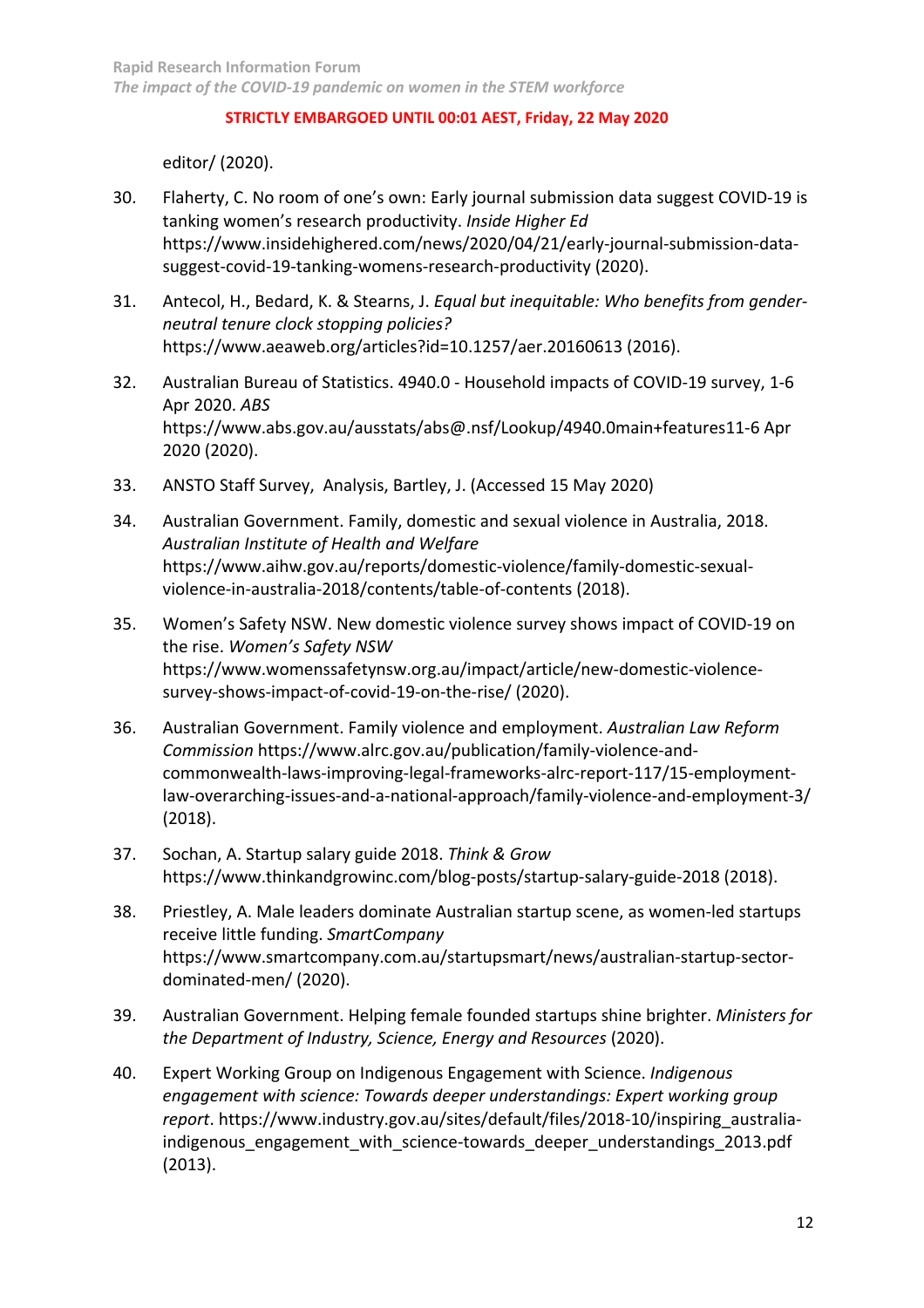- 41. Markham, F., Smith, D. & Morphy, F. Indigenous Australians and the COVID-19 crisis: Perspectives on public policy. doi:10.25911/5e8702ec1fba2.
- 42. Alon, T., Doepke, M., Olmstead-Rumsey, J. & Tertilt, M. The impact of COVID-19 on gender equality. *University of Bonn and University of Mannheim, CRC TR 224 Discussion Paper, Series crctr224\_2020\_163* https://ideas.repec.org/p/bon/boncrc/crctr224\_2020\_163.html (Accessed 15 May 2020).
- 43. Science in Australia Gender Equity, personal communication.
- 44. Holdcroft, A. Gender bias in research: How does it affect evidence based medicine? *J. R. Soc. Med.* **100**, 2–3 (2007).
- 45. Gibbs, K. Diversity in STEM: What it is and why it matters. *Scientific American Blog Network* https://blogs.scientificamerican.com/voices/diversity-in-stem-what-it-isand-why-it-matters/ (2014).
- 46. Women at work: Why mentoring is good but sponsoring is even better. *UNSW Business School. Business Think*  https://www.businessthink.unsw.edu.au/articles/Women-at-work-Why-mentoringis-good-but-sponsoring-is-even-better (2016).